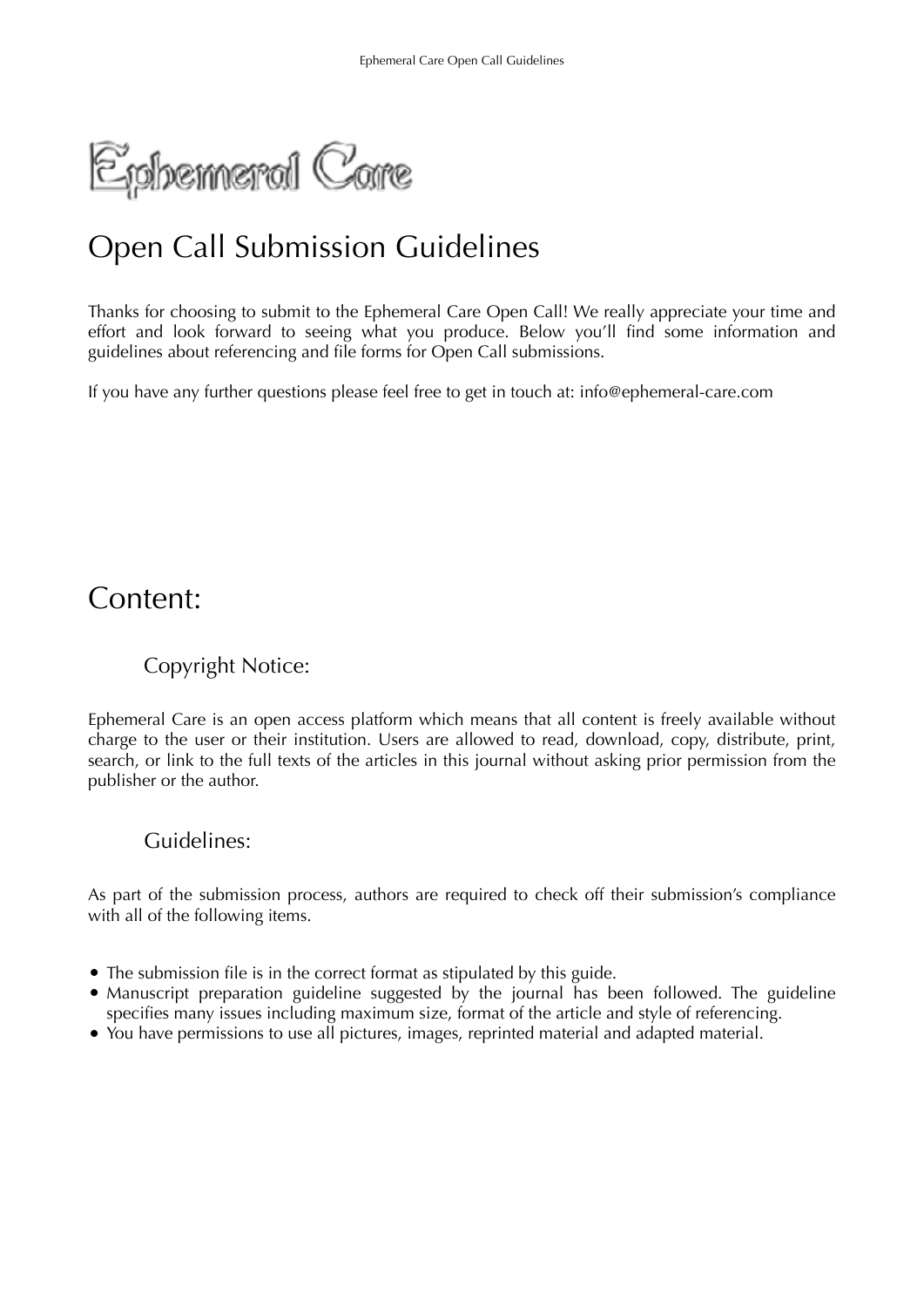# Submission Formats:

Text:

File Format:

**Microsoft Word (.doc)** file formats are required for the main manuscript document. All text in manuscripts should be in 12-point Times New Roman font, double-spaced, with justified-alignment. Manuscripts are limited to 2500 words maximum, not including references.

Please include a pdf version of the document if specific formatting is required for final publication.

# Images:

JPEG or PNG images are the preferred file formats for raster photographs and images, and should target a resolution of 12.7 x 20.3 cm (5 x 8 inches) at 300 dpi. SVG is the preferred file format for black and white illustrations or vector images.

Please provide a clear caption indicating image source and any required image/photo credit for each image.

# Content and Structure:

– Article title.

- Main Text.
- Ten tags describing the content of the manuscript.

## Permissions:

Permissions to use reprinted material, adapted material, and material owned by other parties are the responsibility of the authors.

# References Style:

Author(s) should broadly follow the Oxford reference system. Examples of reference style are shown below.

### **Book with one Author**

Include (if available): author's family name and first name. title. edition (if not 1st). place of publication, publisher. year of publication (copyright).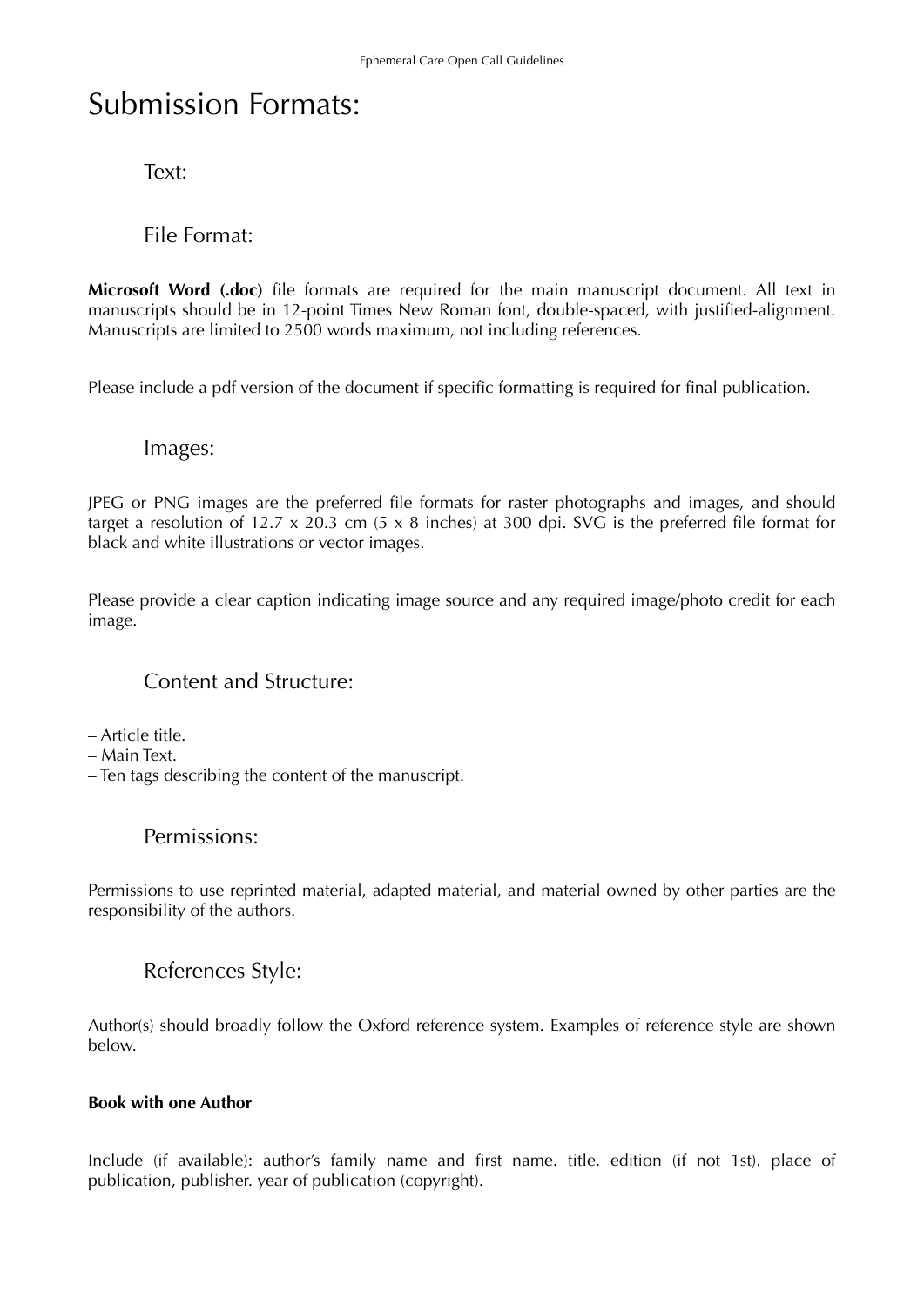Example:

Bryman, Alan. Social research methods. 3rd ed. Oxford: Oxford University Press. 2008.

#### **Books with two or more Authors**

Fabozzi, Frank J., Modigliani, Franco and Jones, Frank J. Foundations of financial markets and institutions. 4th ed. Boston: Prentice Hall. 2010.

#### **Books which are Edited (Anthologies)**

For edited books include editor(s) in brackets after the name of the editor(s)

Example:

Allen, Jeffner and Young, Iris Marion (eds.). The thinking muse: feminism and modern French philosophy. Bloomington: Indiana University Press. 1989.

#### **E-books**

The same information should be provided as for printed books, see examples above. For books that have been read or downloaded from a library website or bookshop you should add information about e-book at the end of the reference.

Bowen, Natasha K. & Guo, Shenyang. Structural equation modeling. New York: Oxford University Press. 2012. E-book.

Some books whose copyright have expired are sometimes freely available on the internet. In those cases you should add the complete URL (http ://….) and access date, the date you downloaded/read the book. If the URL is very long it could be sufficient to use the URL of the web site where you found the book e.g. http://books.google.se/

Strindberg, August. Three plays: Countess Julie; The Outlaw; The Stronger. Boston: International pocket library. 1912. http://books.google.se/ (Accessed 2012-05-21).

#### **Book Chapter**

Include (if available): family name(s) and first name(s) of author(s) of book chapter; title of book chapter. **In,** title of book. first and family name(s) of editor(s) and ed(s) in brackets. edition (if not 1:st). place of publication and publisher. year of publication (copyright). page numbers of chapter.

Example:

Ellet, Elizabeth F.L. By rail and stage to Galena. In Prairie state: impressions of Illinois, 1673-1967, by travelers and other observers, Paul M. Angle (ed.). Chicago: University of Chicago Press. 1968. pp. 271-79.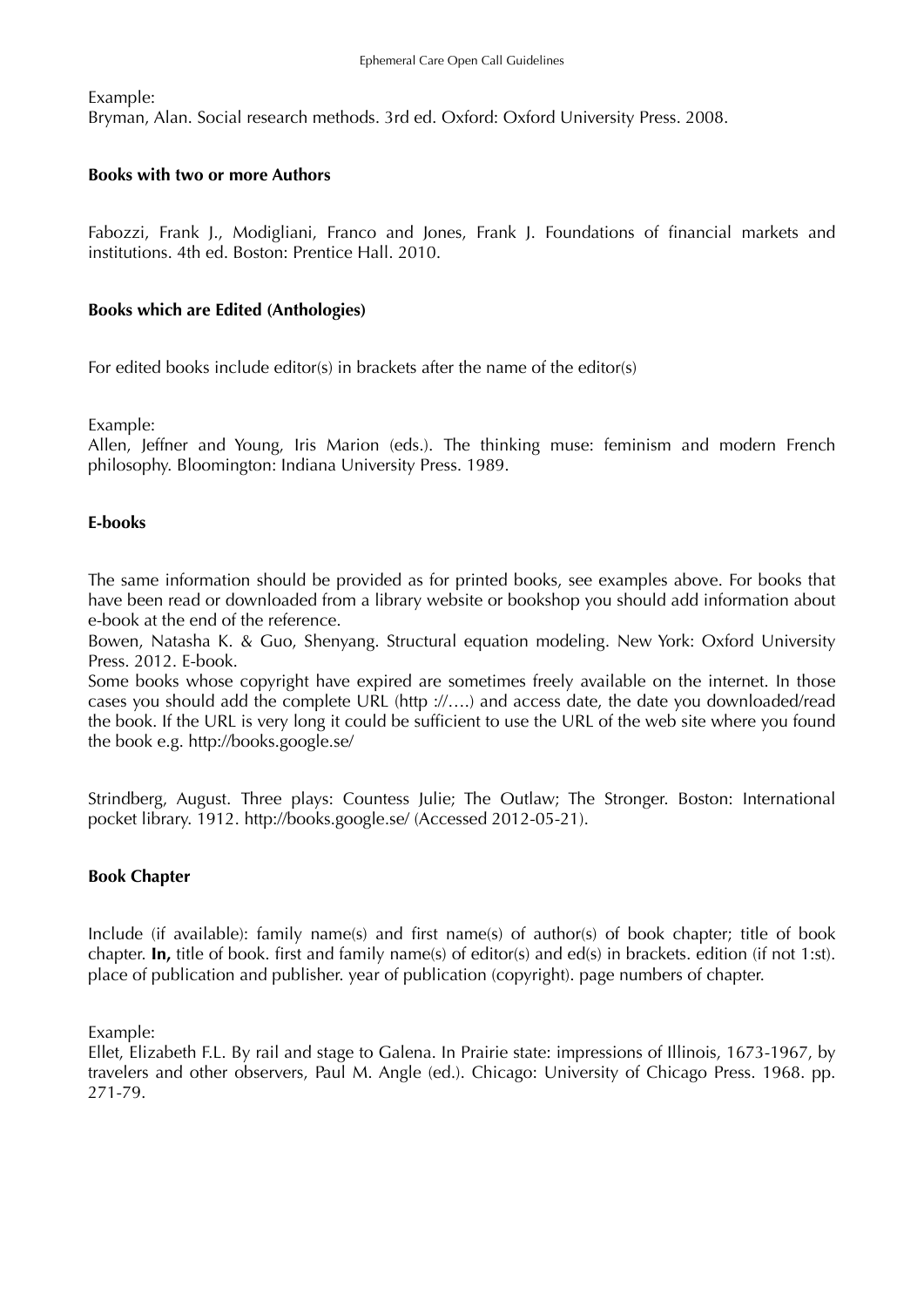#### **Journal Article**

Include (if available): family name(s) and first name(s) of author(s). title of article. journal name. volume and issue. year of publication. page numbers of article.

Lundmark, Linda. Economic Restructuring into Tourism in the Swedish Mountain Range.Scandinavian Journal of Hospitality and Tourism 5. no. 1. 2005. pp. 23–45.

If full first names are not provided in the article provide only initials.

Graham, E and Boyle, P. Editorial introduction: (re)theorising population geography: mapping the unfamiliar. International Journal of Population Geography 7. no. 6. 2001. pp. 389-394

#### **Electronic Journal Article**

Same information included as for journal articles (see example above) and a DOI-number. DOI (Digital Object Identifier) is used to uniquely identify an object such as an electronic article. DOInumbers are permanent, which makes it possible to easily locate articles even if the URL of the article has changed. Articles are assigned DOI-numbers by major academic publishers. If there is no DOInumber you should give the URL-link of the article and in some cases access date (mainly articles that are freely available on the internet). Today the publisher often states how to write the reference.

Lundmark, Linda. Economic Restructuring into Tourism in the Swedish Mountain Range. Scandinavian Journal of Hospitality and Tourism 5. no.1. 2005. pp. 23–45. doi: 10.1080/15022250510014273.

Larsen, James E. and Blair, John P. The importance of police performance as a determinant of satisfaction with police. American Journal of Economics and Business Administration 1. no.1. 2009. pp. 1-10. URL: http://scipub.org/fulltext/ajeba/ajeba111-10.pdf (Accessed 2010-09-29).

#### **Newspaper Article**

Include (if available): author of article; title of article; magazine and date of article

Jowit, Juliette. Corporate lobbying is blocking food reforms, senior UN official warns. Guardian. 2010-09-22.

#### **Newspaper Article on the Internet**

Same informaton as for a printed article (see above) and URL of article and date of access in brackets. If the URL is very long it could be sufficient to use the URL of the newspaper e.g., http:// www.time.com/time/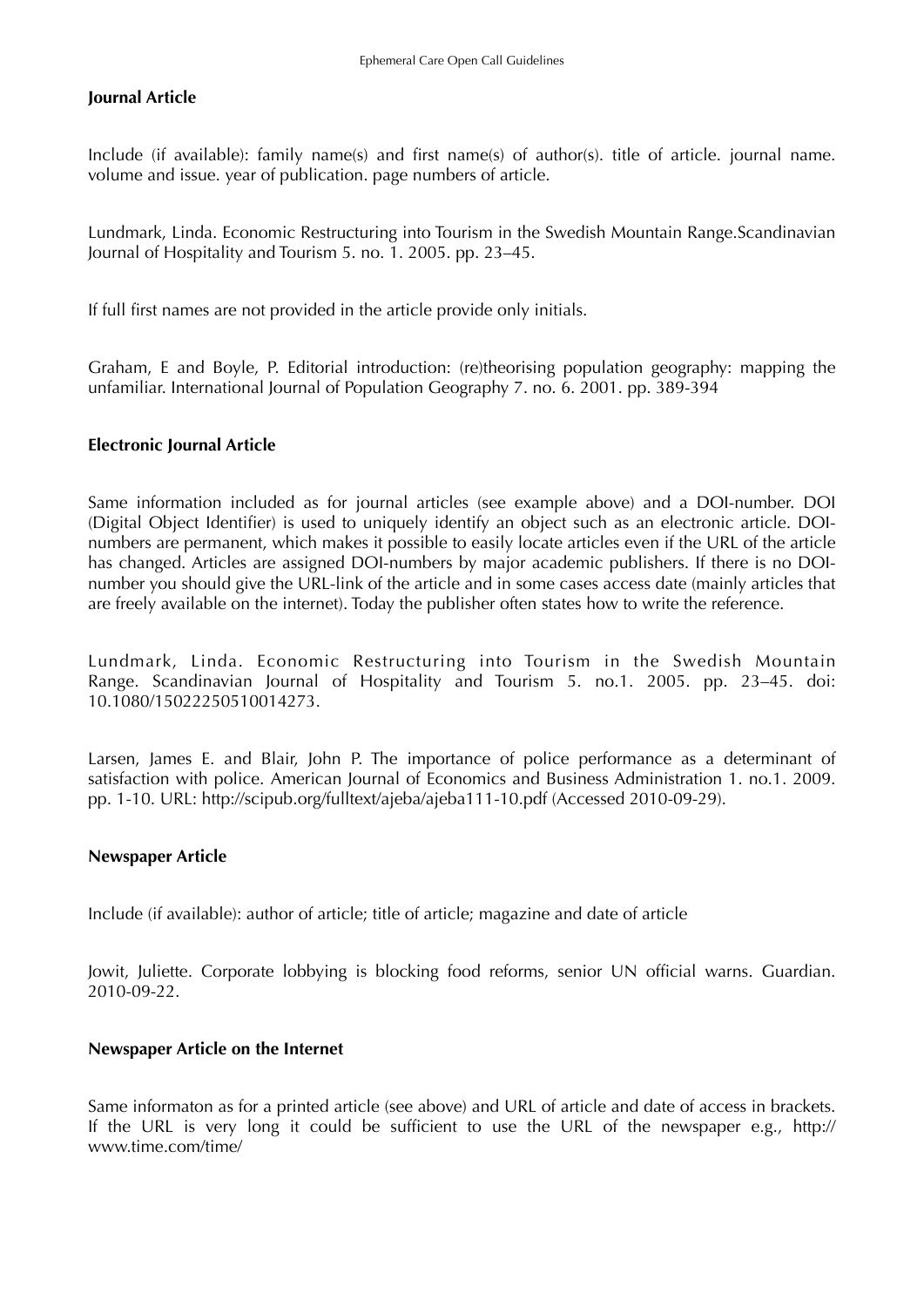Jowit, Juliette. Corporate lobbying is blocking food reforms, senior UN official warns. Guardian. 2010-09-22. URL: http://www.guardian.co.uk/environment/2010/sep/22/ food-firms-lobbying-samueljutzi (Accessed 2010-09-30).

#### **Web Pages/Internet Sources**

Include (if available): author. Organization. authority or company. year. title of document or page. name of web site or owner of web site. last update of web page. complete URL (http://…..) and date of access.

Organisation for Economic Co-operation and Development (OECD). Health: OECD says governments must fight fat. 2010. URL: http://www.oecd.org/document/35/ 0,3343,en\_21571361\_44315115\_ 46064099\_1\_1\_1\_1,00.html (Accessed 2010-10-10).

For blogs include title and posting date of individual blog entry:

Parker, Matt. 2010. The simple truth about statistics. Guardian.co.uk Science blog. 2010-09-29. http:// guardian.co.uk/science/blog/ 2010/sep/29/ statistics-lies-abuse (Accessed 2010-10-10).

#### **Encyclopedias/Dictionaries**

For articles/entries in online encyclopedias include (if available): author of article. title of article. name of encyclopedia. year of publishing. complete URL (http://…..) and date of access. If there is no author, use the title of the entry or article first.

Example:

Creutzfeldt-Jakob disease. Encyclopedia Britannica. 2010. http://britannica.com/EBchecked/topic/ 142824/ Creutzfeldt-Jakob-disease (Accessed 2010-10-30).

#### **Dissertation**

Include information about university of graduation and title of degree.

Examples:

Eckerberg, Katarina. Environmental protection in Swedish forestry: a study of the implementation process. PhD diss. Umeå University. 1987.

Landström, Mats. Two essays on Central Bank independence reforms. Lic. diss. Umeå University. 2009.

#### **Conference Proceedings**

Lectures/presentations at conferences and seminars are published in anthologies called proceedings. Title, year and city of conference are to be included if known. Individual contributions to conference proceedings are treated as chapters in books. Sometimes those contributions are published in journals and are treated as journal articles.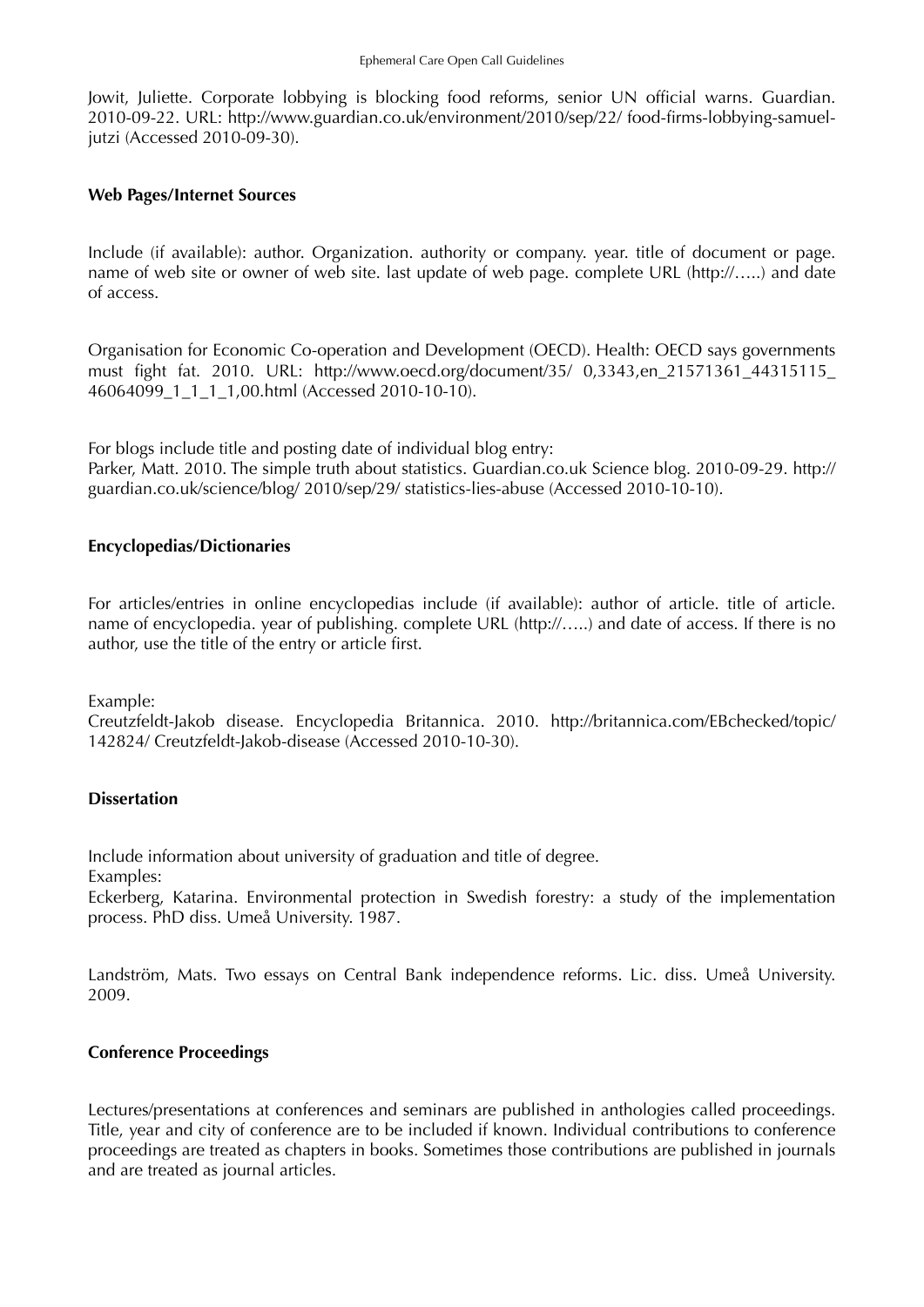Hall, C. Michael. North-south perspectives on tourism, regional development and peripheral areas. In Tourism in peripheries: perspectives from the north and south. In Dieter K. Müller and Bruno Jansson (eds.). Perspectives on tourism in Nordic and other peripheral areas, 2004. Umeå, Wallingford: CABI. 2007. pp.19-38.

#### **Television program**

Lindsjö, Lars. UR Samtiden – Hur kan utåtagerande barn bemötas? [Television]. Stockholm: Sveriges utbildningsradio. 2011. http://uraccess.se/

#### **Personal Communication**

Personal communication includes more informal sources: e.g. letters, e-mails, phone calls or conversations. Permission should be sought before these sources are quoted, and a copy retained for reference. If you have promised an interviewee anonymity you must keep that promise. You will find more information about rules and guidelines for research at CODEX. http://www.codex.uu.se/en/ index shtml

Please note that personal communication is sometimes not included in the reference list as the sources normally are not traceable. In those cases information about personal communication are provided only in the footnotes.

A reference to personal communication should include as much information as possible; name, profession/position, details of personal communication; date

Examples: Svensson, Anna: student at Umeå University. Interview 2010-05-11.

Informant 1: Grammar school, Umeå. 12 boys and 12 girls, individual interviews 2010-05-09.

Smith, Veronica: Professor at the department of physics, Umeå University. Northern lights, lecture 2010-03-12.

Please note that e-mail addresses belonging to individuals should only be provided if the owner has given permission.

#### Images:

JPEG or PNG images are the preferred file formats for raster photographs and images, and should target a resolution of  $12.7 \times 20.3$  cm  $(5 \times 8)$  inches) at 300 dpi.

Please provide a clear caption indicating image source and any required image/photo credit for each image.